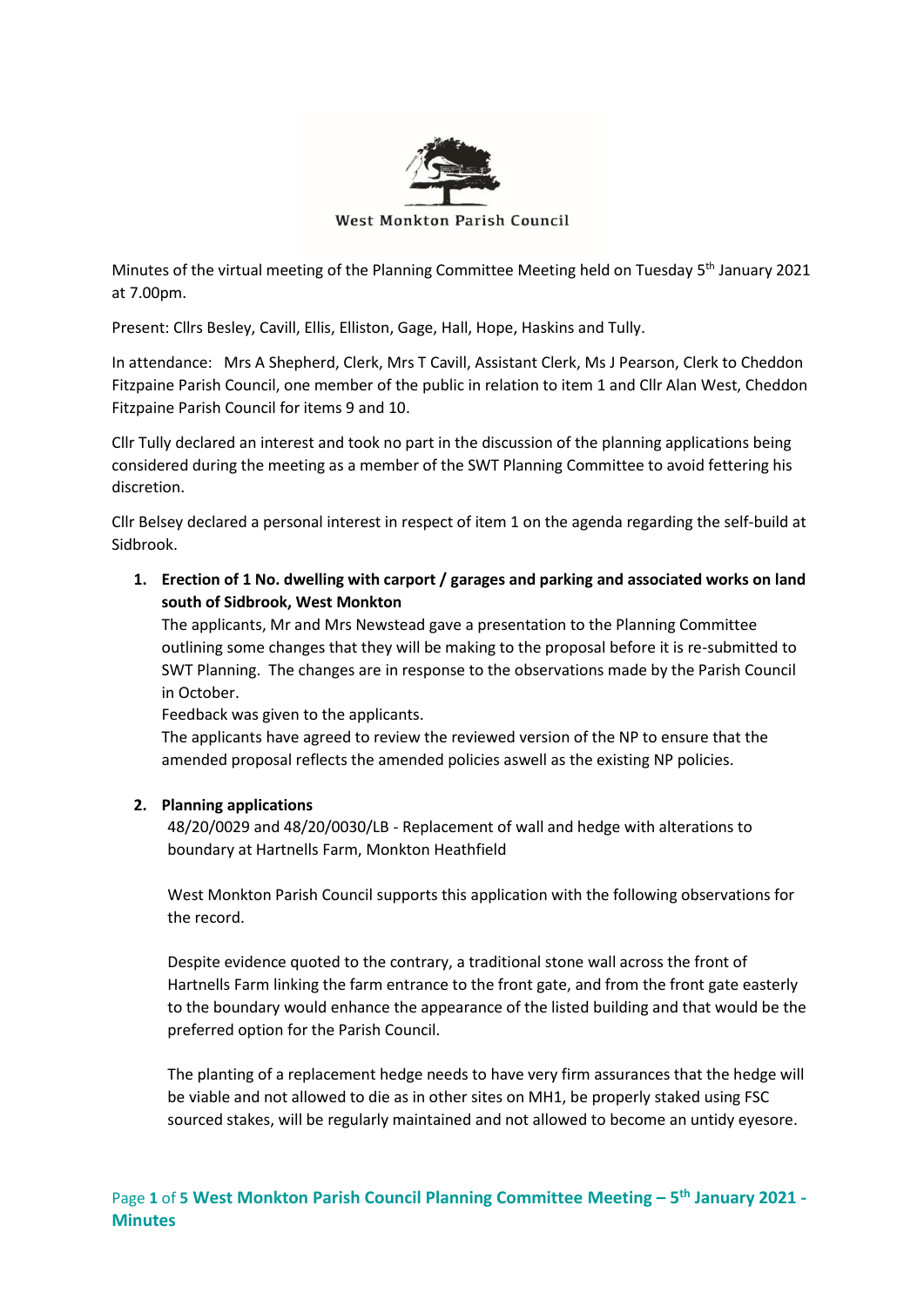Sensitive cutting rather than a regular beating with a flail could allow the establishment of an ecological asset. Conditions would need to be enforceable.

The Parish Council makes the comment about enforcement given the track record of MH1 – close by, at the other side of the Hartnells roundabout, there is an example of a stretch of stock proof hedge being removed from the corner of the field, without the owner's permission, and over a year later it has not been replaced nor even a stock proof fence installed.

The stretch of hedge is circa 40 metres long.

#### Species

There is no planting scheme with this application. The density of planting needs to ensure that a two metre deep hedge will grow. The tree report, written for the entire site is dated 2011. It would be a lost opportunity if a hedge consisting only of 'hawthorn, blackthorn and/or holly' were to be allowed. English native hedgerows include far more species. In the south west hazel is a usual addition. Field maple is habitat for the elephant hawk moth, and is also hugely resistant to air pollution. Other English species that absorb particulates include silver birch, viburnuam, laurel, private, some conifers. The need for the hedge to be stock proof (hawthorn, blackthorn) is considerably reduced since the area is now surrounded by dwellings, so variety beyond blackthorn and hawthorn should be included. Box, beech, yew and hornbeam are also English hedgerow species. Considering that the hedge will border the A3259, the choice of species known to absorb particulates should be of prime importance for the well being of residents. The hedge should include a variety of more than three species if it is to be truly representative of an English hedgerow.

#### Ecology

Hedgerows are of critical importance as ecological corridors for mammals, reserves of pollinator species, and providing important Nature Recovery Networks. There is no reason why this 40-metre stretch of hedgerow should not be planted with a variety of native English hedgerow species.

#### Architecture

The eastern wall at the farm yard entrance will need to be keyed into the garden wall which runs north south, shown on drawing 'Proposed Farm Access HART/2020 Drawing no 4'. The stones and bricks from the existing structures should be reused.

#### **Conditions**

The works should not be allowed to commence during birds nesting season March to September, and there should be no demolition until the contract has been let. Previous experience shows there must be very tight inspection and control of planting and establishment of the plants, including preparation of the ground, addition of suitable fertilizer and/or grit as required, regular watering. Stakes should be sourced from FSC (Forest Stewardship Council) sources, plant protectors should be biodegradable. It is proposed that the hedge will be 2 metres high and to that end, the plants that are planted should be mature, feathered and 5-6 ft high, NOT whips. It is recommended that a local supplier of English grown plants is used (e.g. Wee Trees in Wellington).

Page 2 of 5 West Monkton Parish Council Planning Committee Meeting - 5<sup>th</sup> January 2021 -**Minutes**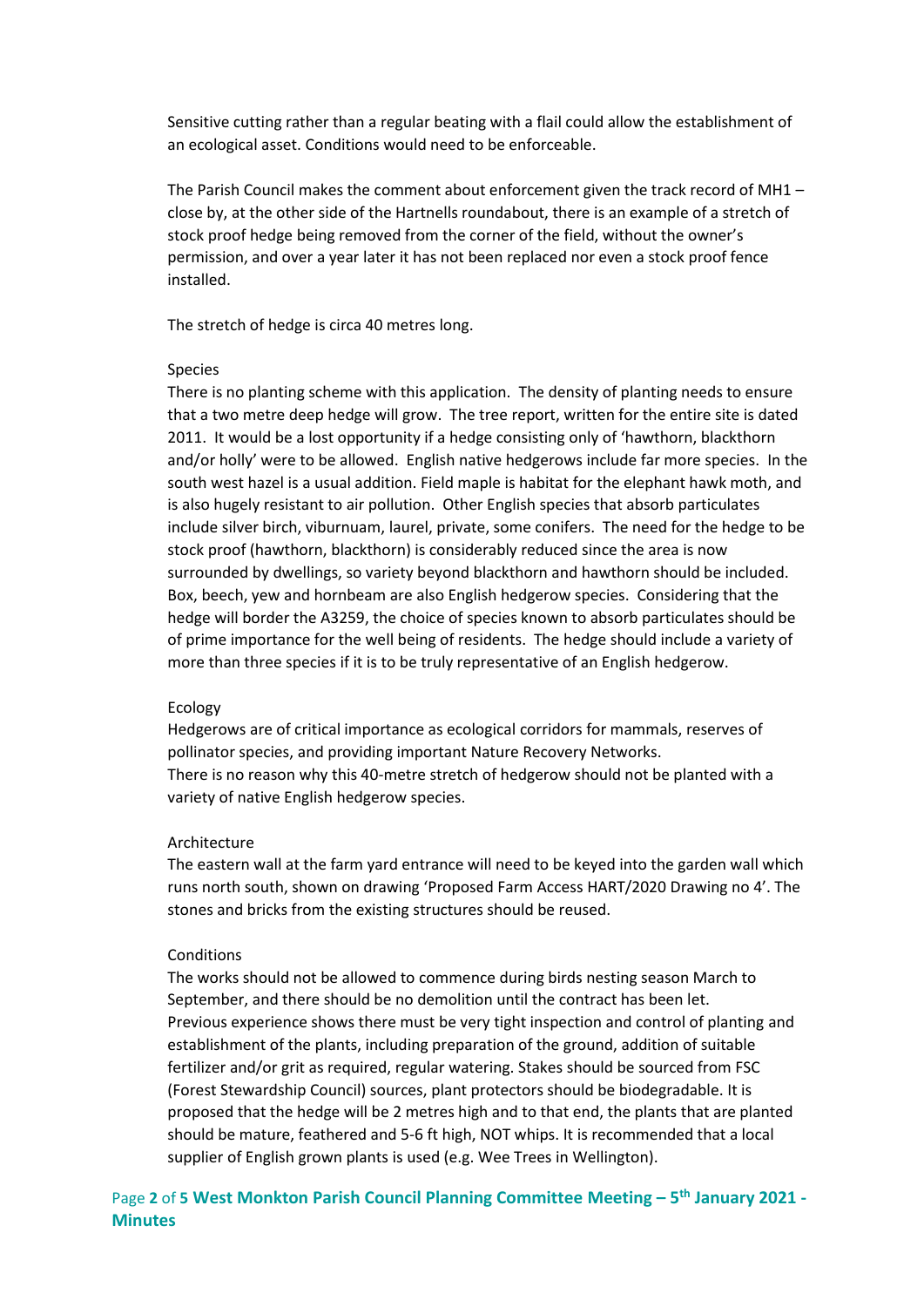48/20/0060 Replacement of conservatory with the erection of a single storey extension to the rear with conversion of garage into ancillary accommodation at 44 St Quintin Park, Bathpool

The Parish Council supports this application.

In accordance with the West Monkton and Cheddon Fitzpaine Neighbourhood Plan Policy R3 Flood attenuation, arrangements should be made to accommodate surface water drainage, by the addition of water butts, and/or other evidence of recycling rainwater. In accordance with NP Policy R1 Dark Skies, external Lighting should be down lit, warm white and LED.

In accordance with emerging policy H5 Building and Climate change, it is expected that appropriate external materials and extra insulation are used to increase the energy efficiency of the extension.

It is anticipated that bee bricks, bird and bat boxes will be included in the building of the extension

48/20/0050 Erection of a 66 bedroomed care home (Class C2) with associated parking, access and landscaping at Heathfield Industrial Park, Hardys Road, Bathpool

Further to the comments already submitted by the Parish Council, the Council wishes to note that wherever possible, on all or part of the roof, PV roof panels should be used to increase the energy efficiency of the building.

48/21/0001 Application to fell one Sycamore tree, one Holly and one Robinia, and to carry out management works to one Oak tree included in Taunton Deane Borough (West Monkton No.1) Tree Preservation Order 1998 at Little Marlows, West Monkton (TD775) and 48/21/0002 Notification to re-pollard two Lime trees within West Monkton Conservation Area at Little Marlows, West Monkton

Subject to approval by David Galley, the Parish Council supports the tree works as described in the two application forms. However, a note should be made for the record that since Little Marlows was built, there have been repeated requests to cut down and/or remove trees from the site. Therefore, in the event of any of the replacement trees, T1, T2, T3 failing to thrive, replacements of the same or similar species must be planted. Should the works to the Oak T4 and the limes T5 and T6 result in their demise, replacements of the same or similar species must be planted.

# **3. Community Strategy / Emergency Plan**

Cllr Elliston gave a presentation outlining the importance of Building a Vibrant Community and proposed steps that the Parish Council could take to coordinate and enhance the community.

Cllr Elliston also summarised a proposed questionnaire for completion by each household to enable the Parish Council to help to coordinate. The proposal is to pilot the questionnaire in Roys Place.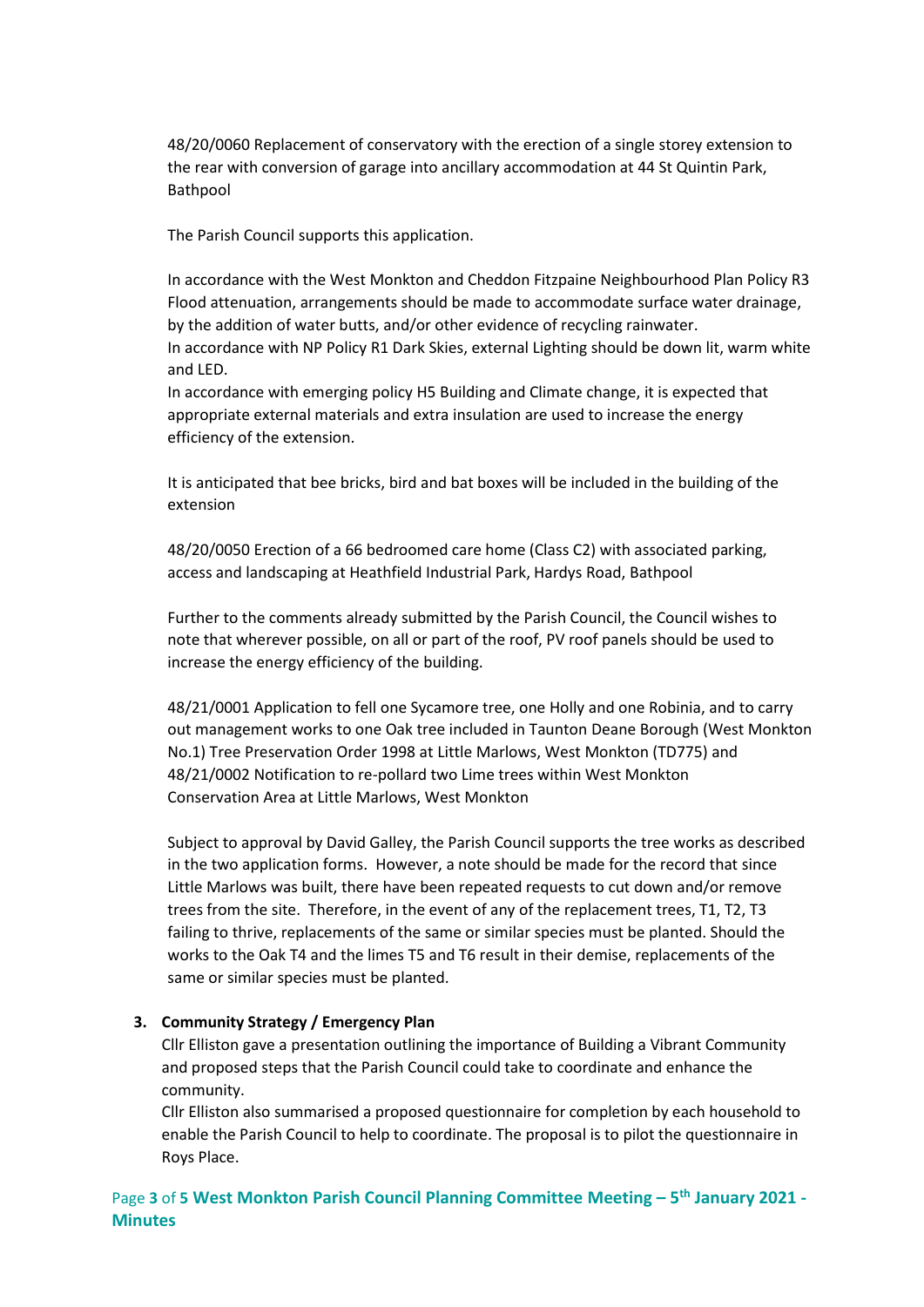Different methods of improving a sense of Community were discussed. Cllr Elliston suggested that Councillors look at 'Wincanton Window'.

It was agreed that Councillors would review the presentation and proposed questionnaire in advance of the January Parish Council meeting when the matter will be discussed again.

## **4. A38 / A3259 Junction**

Cllr Hope summarised the research that he had carried out in relation to the proposal to create a no right turn from the A38 onto the A3259 when travelling towards Taunton. Cllr Hope outlined how the introduction of a no right turn would encourage road users to use the ERR / WRR, which is the quicker route, rather than going through Monkton Heathfield or West Monkton.

The research that Cllr Hope had carried out was shared with Alyn Jones at SCC before Christmas and a view is awaited. The proposal to add a no right turn at this junction was included in the Traffic Issues and Pinch Points document. Alyn Jones confirmed that the view of SCC would be provided on all the proposals in the document. Clerk to send a chaser in a couple of weeks' time.

## **5. Defibrillator Update**

Cllr Hall confirmed that although the Co-op Store Manager was supportive of a defibrillator being located at the Co-op, the Regional Manager was not. Andy Pulleyn at Tacchi Morris has confirmed that Tacchi Morris is happy for a defibrillator to be located on an exterior wall there and for the centre to maintain it.

Other possible locations for a defibrillator were discussed including the Village Hall (Cllr Tully advised that the locking of the gates means that it wouldn't be available at all times) and the Merry Monk. Clerk to investigate. The hairdresser next to the Co-op could also be approached regarding an external installation.

Cllr Elliston confirmed that a £100 contribution has been made by Howdens. Clerk confirmed that some grant funding was also available. Clerk to gather further information about the cost of the defibrillator for consideration at the January Parish Council meeting.

### **6. Sports Pitches Update**

Cllr Hall provided an update. Quotes for the ground works required are being gathered and logged in a spreadsheet. Clerk is liaising with Persimmon about the S106 contribution, the services on site and the sports provision to be proposed within MH2. It is hoped that this information will be gathered before the Liaison Meeting with Rebecca Miller on  $19<sup>th</sup>$  January.

Cllr Gage confirmed that he had visited the cycle track in North Petherton, taken pictures and obtained the details of three contractors to approach for a quote. Cllr Gage to circulate pictures of the track.

# **7. Climate Change**

### Assistant Clerk

Climate Communications Pilot update / feedback. Assistant Clerk had approached two separate PR/Media companies with a view to quoting for a monthly roll-out of the Communications Resource folder. An enquiry will also be made amongst MH1 residents. The cost for the monthly packs has not yet been confirmed by CSE, who are trying to obtain grant support so cost to Parishes will be minimal.

### **8. Consultations**

Any consultations received up to and including 5th January 2021

Page 4 of 5 West Monkton Parish Council Planning Committee Meeting - 5<sup>th</sup> January 2021 -**Minutes**